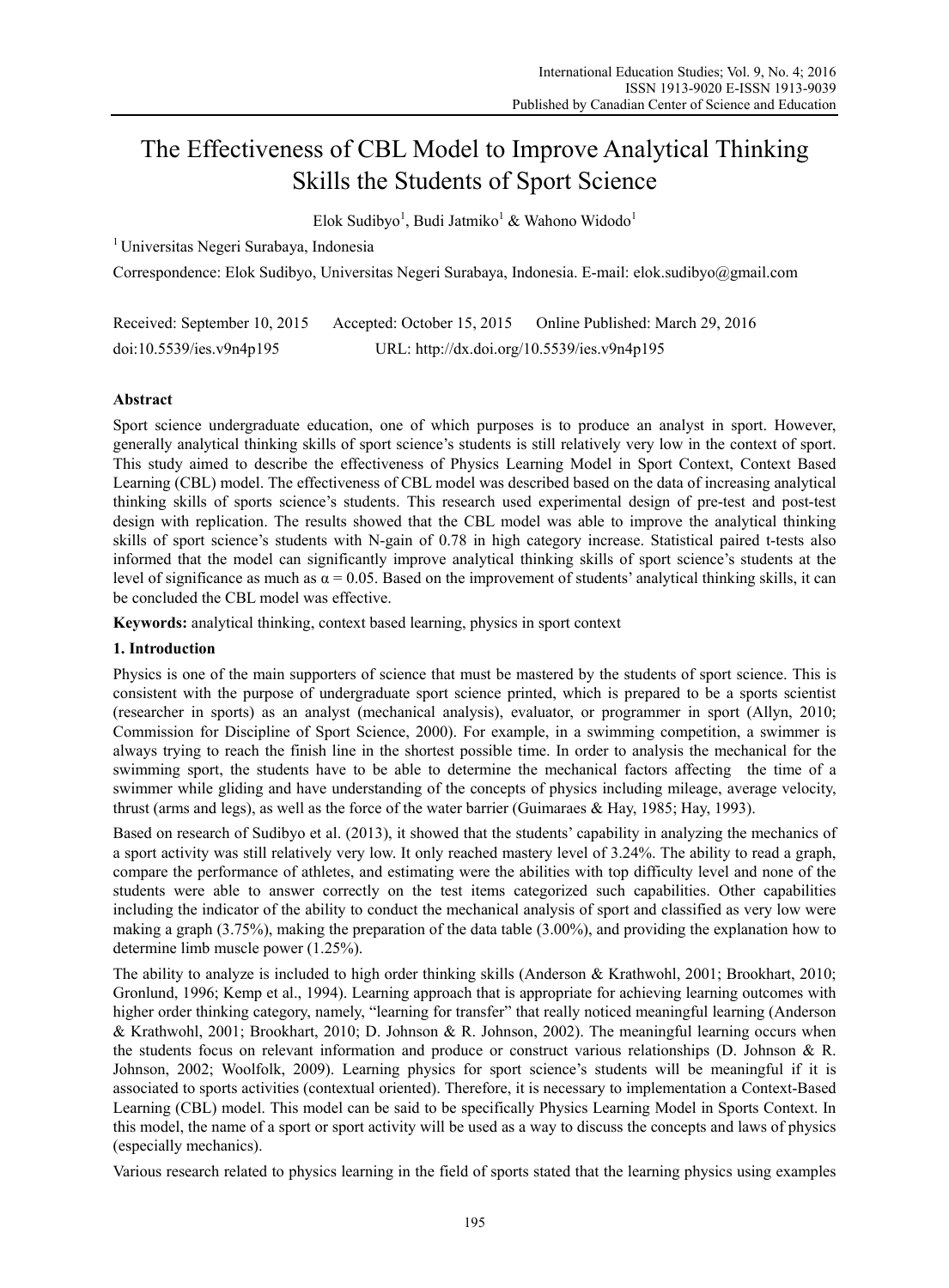of sports is more effective than conventional learning physics (Mroczkowski, 2009, 2012; Kadlowec & Navvab, 2012). In the conventional learning physics, a topic (concepts and laws) in physics is discussed coherently. The learning physics conventionally use *a bottom-up* approach, that is, basic skills gradually are formed into a part of a more complex abilities (Slavin, 2009). In contrast to bottom-up approach, the learning of physics using examples of sports activities are more emphasis on *top-down* approach (Slavin, 2009), by conducting the mechanical analysis (Mroczkowski, 2009, 2012). Huston (1999) generally provides an example of steps in the learning of physics applying the top-down approach. The steps include discussing examples of sports activities, identifying aspects of mechanics, discussing comprehensively the basics of mechanics, assigning individuals (in-depth learning of the particular sport interested by students each), constructing paper based on the result of study, and class presentations.

Various studies showed that the use of the proper context in learning can improve student's motivation (McCullough, 2004; Whitelegg & Parry, 1999). The provision of contextual tasks can arouse students' intrinsic motivation (Santrock, 2008; Slavin, 2009; Woolfolk, 2010). Sudibyo et al. (2008) found that contextual learning can improve motivation and physics learning outcomes. Student's interest in a context can motivate students to learn a subject (Potter & Overton, 2006). The learning through context can enhance students' motivation to learn physics as well as the development of critical thinking skills and problem solving (Ng & Nguyen, 2006). Erman (2012) conducted a study about learning biochemistry through analysis of sports cases and it was proven that it can improve student's literacy of sport-biochemistry.

The learning model can be said like a blueprint providing structure and direction for teachers to teach (Eggen  $\&$ Kauchak, 2012). Gunter et al. (2010) defined learning model is as a step-by-step procedures guiding to the direction of specific learning outcomes. The learning models such as a recipe or blueprint, which presents the very specific and detail steps needed to achieve a learning outcome. In contrast to Gunter *et al.* (2010), Arends (2012) stated that a learning model should not be seen as a recipe that should be strictly followed for each case. The learning model is a guideline for teachers to think and talk about learning. In line with Arends (2012); Joyce et al. (2011) stated that the learning model is a description of a learning environment that also includes the behavior of teachers when implementing the model. Based on the various definitions of learning model above, the learning model can be defined as *guidelines that guide the lectures in providing learning experience for the students and describe the environment and the lecture's behavior when implementing it.* The learning model should have a solid theoretical basis explaining why someone should use that model to achieve the goals that have been designed, and has a structure or steps that must be done by the lecturers and students in learning (Arends, 2012; Eggen & Kauchak, 2012; Gunter et al., 2010; Joyce et al., 2011).

## **2. Research Method**

The effectiveness of CBL model to improve analytical thinking skills the students of sport science. For looking at the consistancy of CBL model, this research employed an experimental design of pre-test and post-test design (Fraenkel & Wallen, 2003) with replication presented in Figure 1.

| Grouping Sport Science's Students of State University of Malang (UM)      |  |  |    |  |  |
|---------------------------------------------------------------------------|--|--|----|--|--|
| Class A                                                                   |  |  |    |  |  |
| Class B                                                                   |  |  | いっ |  |  |
| Grouping Sport Science's Students of State University of Surabaya (Unesa) |  |  |    |  |  |
| Class C                                                                   |  |  |    |  |  |
| Class D                                                                   |  |  |    |  |  |

*Note:*  $O_1$  = pretest;  $O_2$  = posttest;  $X$  = treatment

Figure 1. Experimental design of pretest and posttest design with replication

The treatment mentioned in the Figure 1 was learning activities, implementing the model, with the steps showed in Figure 2.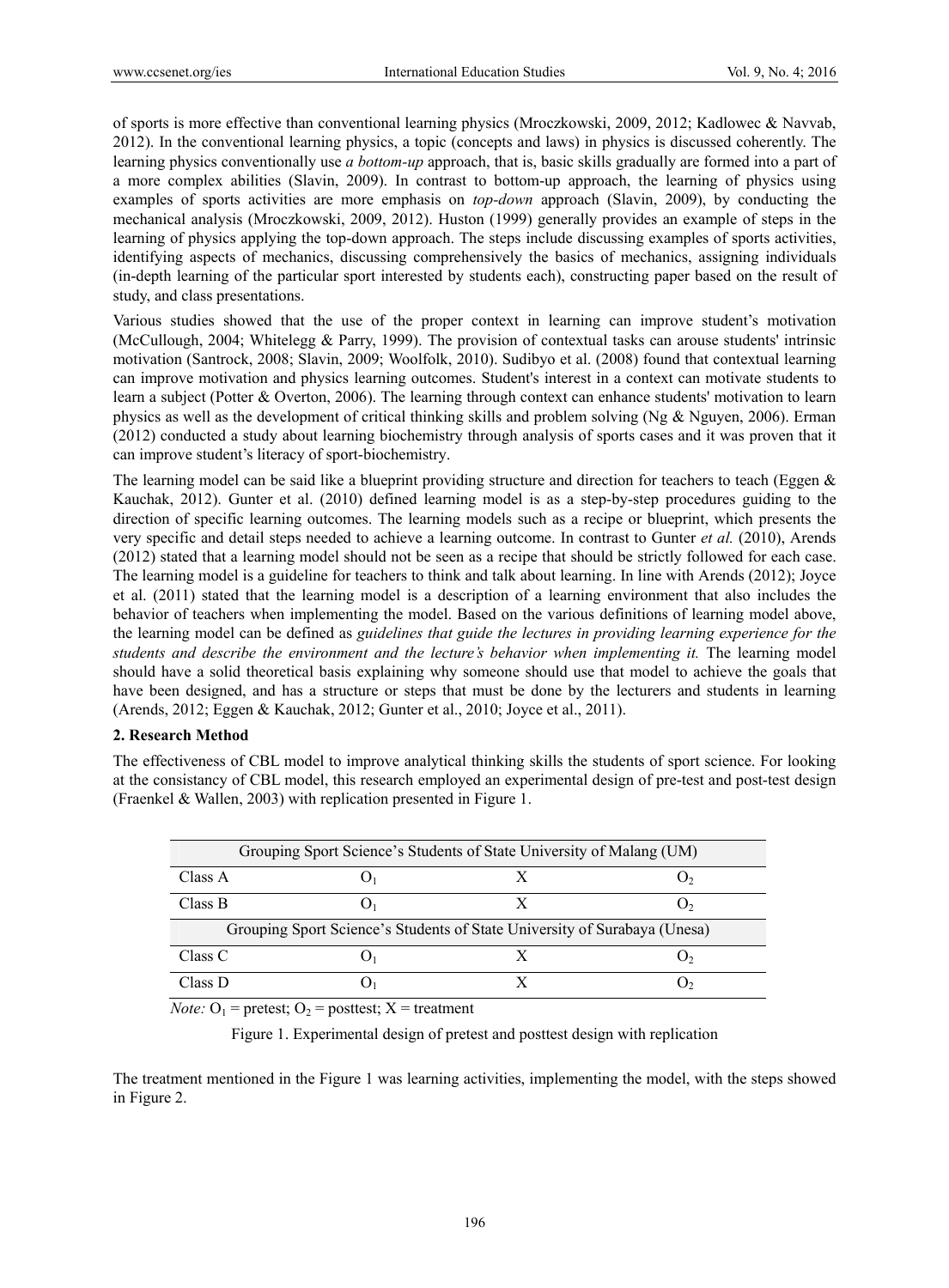

Figure 2. The chart of CBL model

The explanation of each model phase presented in Table 1.

Table 1. Syntax of the CBL model

| Phase           | Description                                                             |
|-----------------|-------------------------------------------------------------------------|
| Orientation     | Orienting students into sport context and its problem.                  |
| Organization    | Organizing students and/or information about physics in sports.         |
| Examination     | Examining comprehensively concepts and laws of physics in sports.       |
| Experimentation | Designing and implementing investigation in real condition or virtually |
| Communication   | Communicating the result of examination and/or investigation.           |

The analytical thinking skills of sport science's students was measured using an instrument, namely, "Analytical Thinking Skills Test (ATST)." The items of the tests were formed into essay question with reference to the aspects of analytical thinking skills. The Assessment to the students' answers when the tests were carried out is the data describing the level of students' analytical thinking skills. To determine the impact of the of the CBL model implementation, it was necessary to conduct pre-test and post-test. Description of the results of the pre-test is conducted to determine the prior ability of the student before treatment while the description of the results of the post-test is conducted to determine the ability of the student after the treatment. The effectiveness of the CBL model examined based on the normalized gain or N-gain (Hake, 2002) between the pre-test and post-test on the ATST.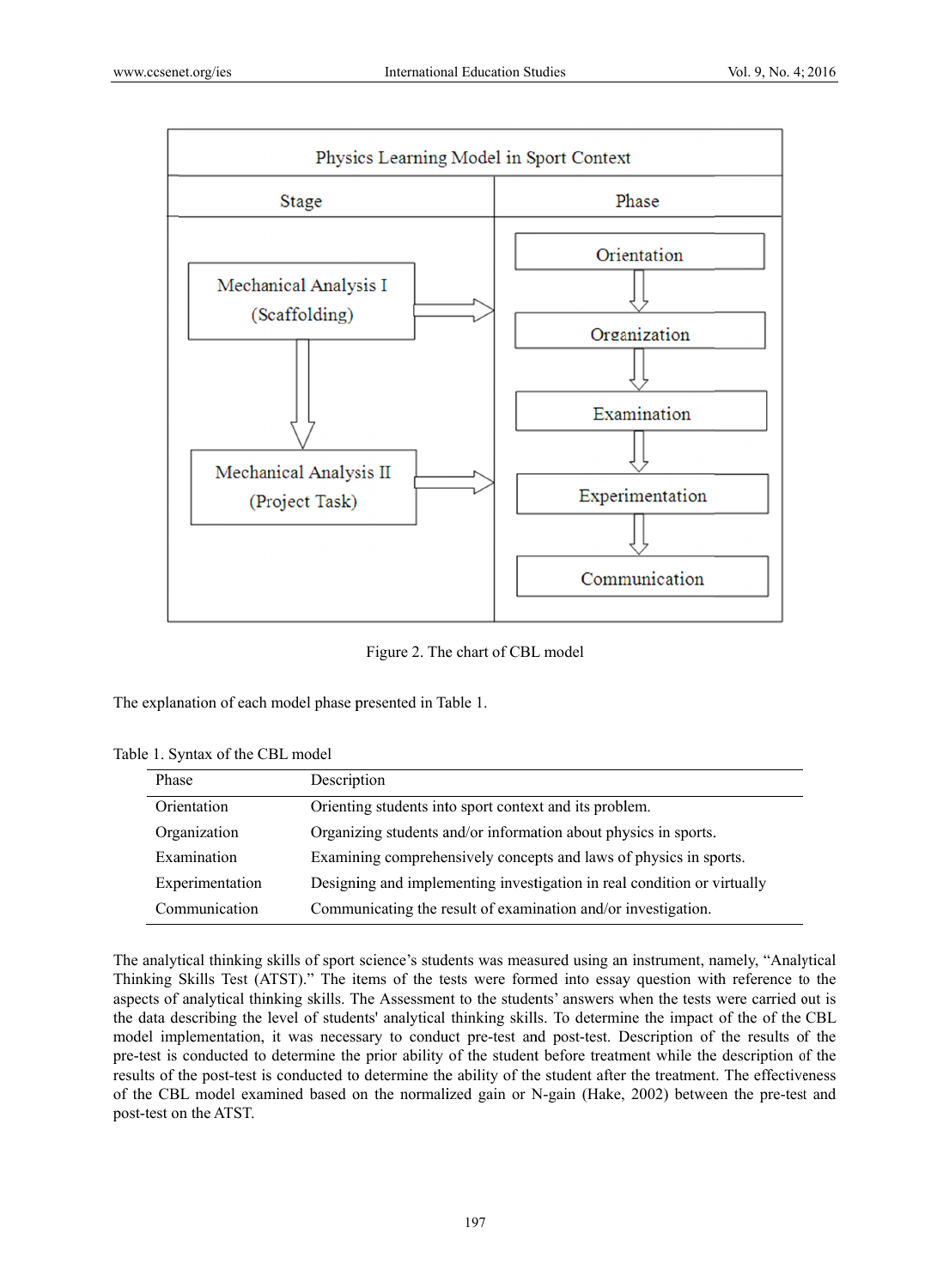Formulation of N-gain according to Hake (2002), that is:

$$
\langle g \rangle = \frac{\% \text{ actual gain}}{\% \text{ potential gain}} = \frac{\% \text{ posttestscore} - \% \text{ pretestscore}}{100 - \% \text{ pretestscore}}
$$

Furthermore, it was descriptively analyzed of N-gain using N-gain criterion according to Hake (1999), namely: (1) learning outcomes with "high gain" if  $\langle \varphi \rangle \ge 0.7$ ; (2) learning outcomes with the "medium gain" if  $0.7 \langle \varphi \rangle$  $\leq$  0.3; and (3) the learning outcome with "low gain" if  $\leq$   $\geq$   $\leq$  0.3. Generally, the use of N-gain is employed to determine the category of improvement of student's analytical thinking skills whether they are categorized into high, medium, or low increase.

In addition to the descriptive analysis used N-gain, paired t-test was employed to determine the significance of analytical thinking skills increase. Data analysis technique of paired t-test was conducted using a software, namely, Statistical Package for Social Sciences (SPSS). The SPSS software was chosen as a tool to analyze the data in this study because the program has a fairly high analytical ability, a data management system and is able to operate quite simple (Ali, 2010). Before the researchers used this data analysis technique, there is a requirement that must be fulfilled, so that the researchers are allowed to use the analysis technique, namely data normality test (Arikunto, 2010). Testing normality of the data was used Kolmogorov-Smirnov test (Yamin, 2014). Testing normality of the data also employed the SPSS software.

#### **3. Results**

The description related to the improvement of student's analytical thinking skill was carried out in two ways, namely using N-gain and paired t-test. The use of N-gain was intended to determine the category of increase of analytical thinking skills, while the use of paired t-test was concerned to determine the significance of the increase.

## *3.1 Analytical Thinking Skills Improvement Categories*

The categorization of student's analytical thinking skills improvement was conducted using the N-gain (Hake, 1999). According to Hake (1999), the categorization can be grouped into three categories, namely an increase in the high category (H), medium (M), and low (L), each of which depends on the value of N-gain achieved. Data of student's analytical thinking skills improvement based on the aspects presented in Table 2.

| Aspects of Analytical Thinking Skill | Average<br>Pretest | Average<br>Posttest | Average<br>N-Gain | Category |
|--------------------------------------|--------------------|---------------------|-------------------|----------|
| Differentiating                      | 2.11               | 71.00               | 0.70              | High     |
| Organizing                           | 11.14              | 83.31               | 0.81              | High     |
| Attributing                          | 13.49              | 84.68               | 0.82              | High     |
| Average                              | 8.27               | 79 76               | 0.78              | High     |

|  |  |  |  |  |  |  | Table 2. The improvement of student's analytical thinking skill |  |
|--|--|--|--|--|--|--|-----------------------------------------------------------------|--|
|--|--|--|--|--|--|--|-----------------------------------------------------------------|--|

The Table 2 describes that the average increase of student's analytical thinking skills is 78% (score of N-Gain is 0.78). Based on the criteria according to Hake (1999), N-Gain of 0.78 are included in the category of high increase. Thus, the result has indicated that the CBL model was effective to improve the student's analytical thinking skills.

The average increase (N-Gain) of analytical thinking skills of 78% was an average of four participant classes and the average achievement of each indicator and aspect of analytical thinking skills. In the visualization, in order to more easily compare the increase of analytical thinking skills for each class, the following is presented a bar chart as shown in Figure 3.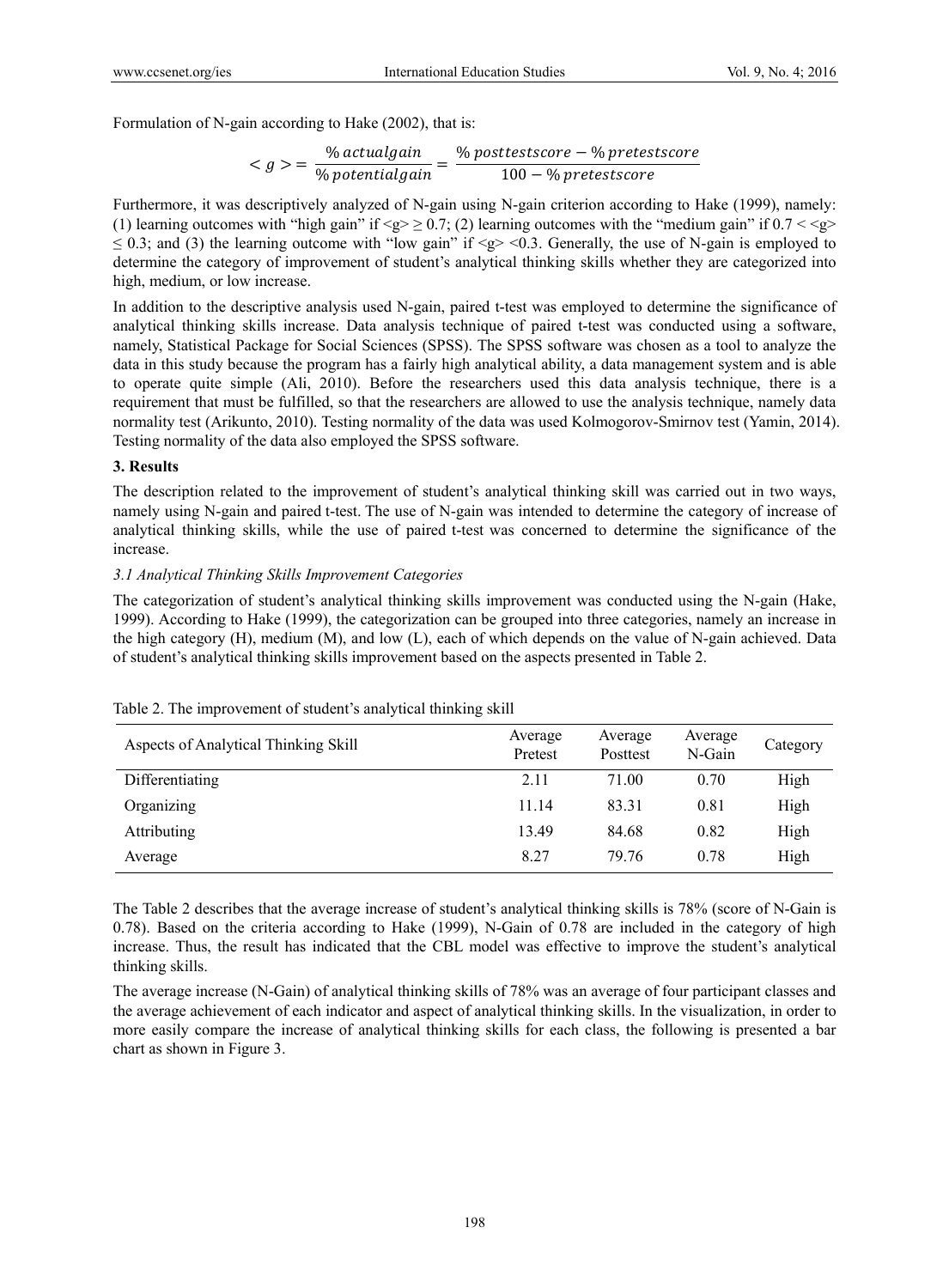

Figure 3. N-Gain score of analytical thinking skills for each class

The Figure 3 illustrates that generally analytical thinking skill of the sports sciences' students have improved with a high improvement category. The bar chart also show that the N-Gain score of each class has increased which is proportional to the level of analytical thinking skills. The improvement of student's analytical thinking skills in four classes was more than 70% categorized into high increase category. This indicates that the CBL model that are being developed can be applied to all four classes effectively.

## *3.2 Significance of Analytical Thinking Skills Improvement*

In order to determine the significance of the increase of analytical thinking skills among the results of pretest and posttest, it is necessary to test the average difference using paired t-test (Wibisono, 2009). The hypothesis that was tested is the null hypothesis  $(H<sub>0</sub>)$  which states that there is no increase in student's analytical thinking skills between the results of pre-test and post-test, while the alternative hypothesis  $(H<sub>1</sub>)$  states that there is an increase in student's analytical thinking skills between the results of pre-test and post-test; at the significance level (α) set out in this study was 0.05. Testing the average difference using paired t-test was conducted using SPSS. Criteria for rejection of  $H_0$  was that if the significance (2-tailed) or p-value of paired t-test is less than 0.05 (Yamin, 2014).

A requirement for using paired t-test is that the data should be normally distributed. Normality test of data was intended to show that the data sample is obtained from a normal distributed population. Hypotheses for testing the normality is illustrated as  $H_0$  (the data follows a normal distribution function) and  $H_1$  (the data do not follow a normal distribution function). Statistical analyzes used to test the normality of the data is the Kolmogorov-Smirnov test. If  $H_0$  is received, it means that the data follow a normal distribution function. It will be occurred if the significance value of p-value is greater than 0.05 (Yamin, 2014). Testing the normality of the data also used SPSS. Results of the normality test with SPSS are presented in Table 3.

|  |  |  |  | Table 3. Normality test of analytical thinking skills data using the Kolmogorov-Smirnov test |
|--|--|--|--|----------------------------------------------------------------------------------------------|
|--|--|--|--|----------------------------------------------------------------------------------------------|

| University                   | <b>Statistic</b> | df | Significance | Description |
|------------------------------|------------------|----|--------------|-------------|
| State University of Malang   | 0.074            | 80 | 0.200        | Normal      |
| State University of Surabaya | 0.095            |    | 0.200        | Normal      |

The Table 3 describes that the results of normality test was obtained *p-value* for State University of Malang and Surabaya as much as 0.200 and 0.200 (>0.05) respectively. Due to the significant value was more than 0.05, so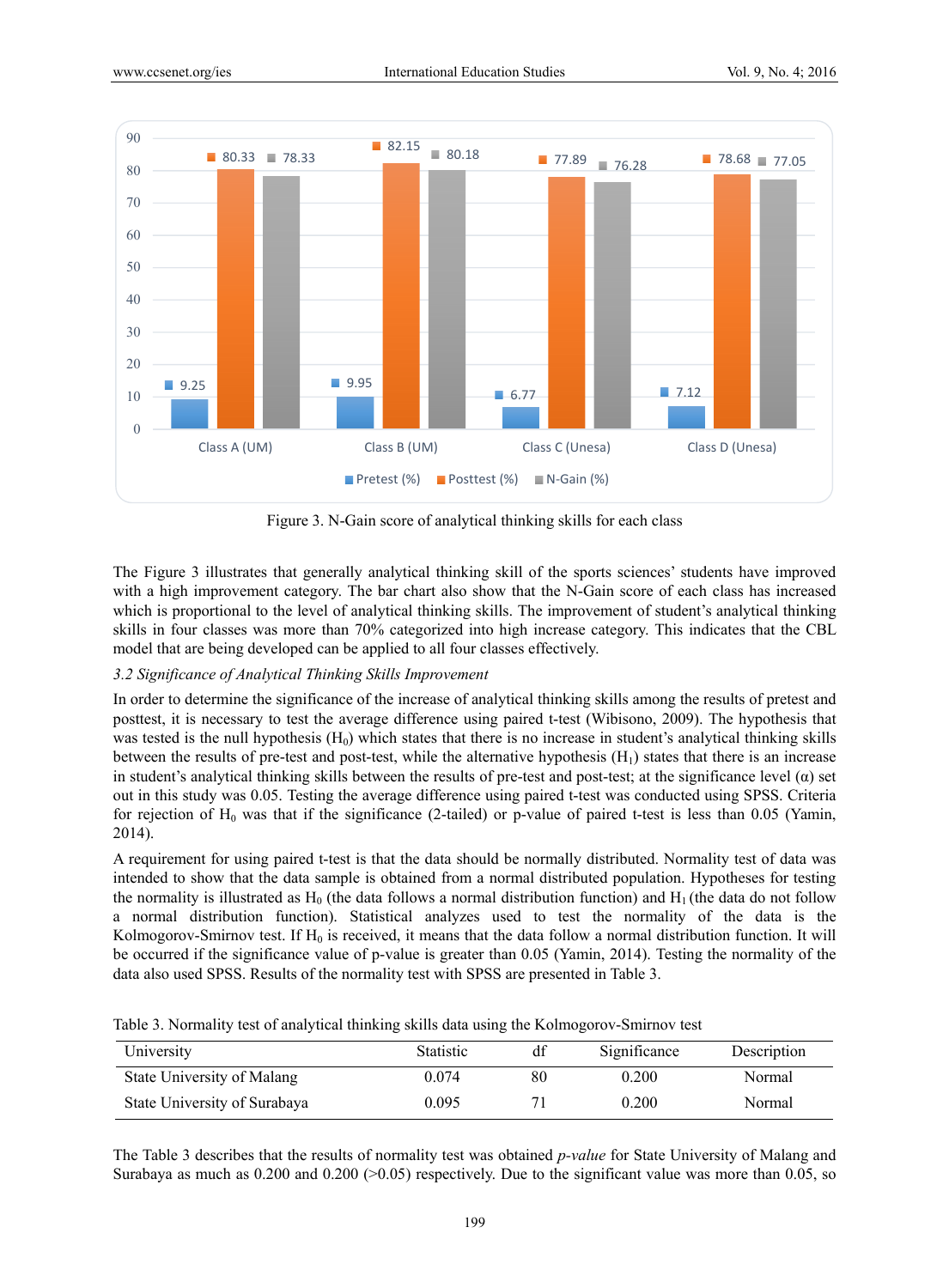that  $H_0$  was accepted. It means that the data followed a normal distribution function. Because the requirement is fulfilled, the testing of the average difference between the results of the pre-test and post-test using the paired t-test can be carried out.

The paired t-test was used to determine whether there is an increased analytical thinking skill significantly between the pretest and posttest. The significance of the increase between the results of the pretest and posttest represented the positive impact significantly coming from the implementation of the CBL model. The paired t-test results are presented in Table 4. As has been written previously that the criteria of  $H_0$  rejection is that if the significance (2-tailed) or p-value of paired t-test is less than 0.05. If  $H_0$  there is no increase in analytical thinking skills is rejected,  $H_1$  (there is increase in analytical thinking skills) is accepted.

| Class |        | df | Sig. $(2-tailed)$ | Description       |
|-------|--------|----|-------------------|-------------------|
| A     | 41.559 | 39 | 0.000             | $H_0$ is rejected |
| B     | 63.695 | 39 | 0.000             | $H_0$ is rejected |
| C     | 49.009 | 35 | 0.000             | $H_0$ is rejected |
|       | 42.387 | 34 | 0.000             | $H_0$ is rejected |

Table 4. Results of paired t-test between pretest and posttest of analytical thinking skills for each class

The Table 4 informs that the significance (2-tailed) or p-value of t-test statistics for all paires (pretest and posttest) on Class A, B, C, and D was  $0.000 \, \text{(}<, 0.05)$ . Value of significance (2-tailed) for Class A, B, C, and D are 0.000  $(< 0.05$ ). Thus, H<sub>0</sub>, which states that there is no increase in analytical thinking skills, was rejected. Because H<sub>0</sub> was rejected, then  $H_1$ , which states that there is an increase in analytical thinking skills, was accepted.

Based on the test results of the average difference between the pretest and posttest using paired t-test as shown in Table 4, the implementation of CBL model can improve analytical thinking skills of sport sciences' students significantly, at  $\alpha$  = 0.05. The Table 4 also informs that increased significantly analytical thinking skills occured in both State University of Malang (Class A and B) and State University of Surabaya (Class C and D).

## **4. Discussion**

Based on the data presented in the Table 2, it indicates that the level of student's analytical thinking skills at the pretest reached only 8.27%, but the level of student's analytical thinking skills reached 79.76% at the posttest. Based on the N-gain, generally the analytical thinking skills of sport sciences' students has increased by 0.78 with a high improvement category. Also, based on the data presented in Table 4, it also shows that the analytical thinking skills of sport sciences' students have increased significantly. Therefore, the implementation of CBL model can be said that the model is effective to improve the analytical thinking skills of sport sciences' students.

Analytical thinking skills is high order thinking skills (Anderson & Krathwohl, 2001; Brookhart, 2010; Gronlund, 1996; Kemp, 1994). Learning approach that is appropriate to achieve the learning outcomes categorized into high order thinking is learning for transfer being really paying attention to "meaningful learning" (Anderson & Krathwohl, 2001; Brookhart, 2010; D. Johnson & R. Johnson, 2002). According to Slavin (2009), meaningful learning occurs when a new information into the mind associated with prior knowledge. To ensure a meaningful learning, it is required a proper context for learners. Research of Raub et al. (2015) found that the implementation of contextual learning is able to increase the higher order thinking skills. The implementation of CBL model is a meaningful learning for sport sciences' students. Sport activities are the proper context for the sports sciences' students. This is in line with schema theory which states that when a person reconstruct the information, the person adapt to the prior knowledge that already exists in his mind (Santrock, 2008).

In addition, one of the learning theories that emphasizes the importance of meaningful learning is constructivist theory which states that learners should find and transform complex information if they want the information to be their own, by considering new information against old rules and changing the rules when they no longer useful (Slavin, 2009). Focusing on the constructivist theory, the role of lecturers in learning is only as a facilitator. The physics lecturing applying the CBL model emphasized that the students should actively *construct* their own knowledge and understanding. To construct meaningful and relevant information for the students, the lecturers have to give an opportunity to the students to find or implement their own ideas, and consciously implement their own strategies for learning. Thus, the achievement of learning outcomes related to the analytical thinking skills are basically supported by a rational theoretical foundation.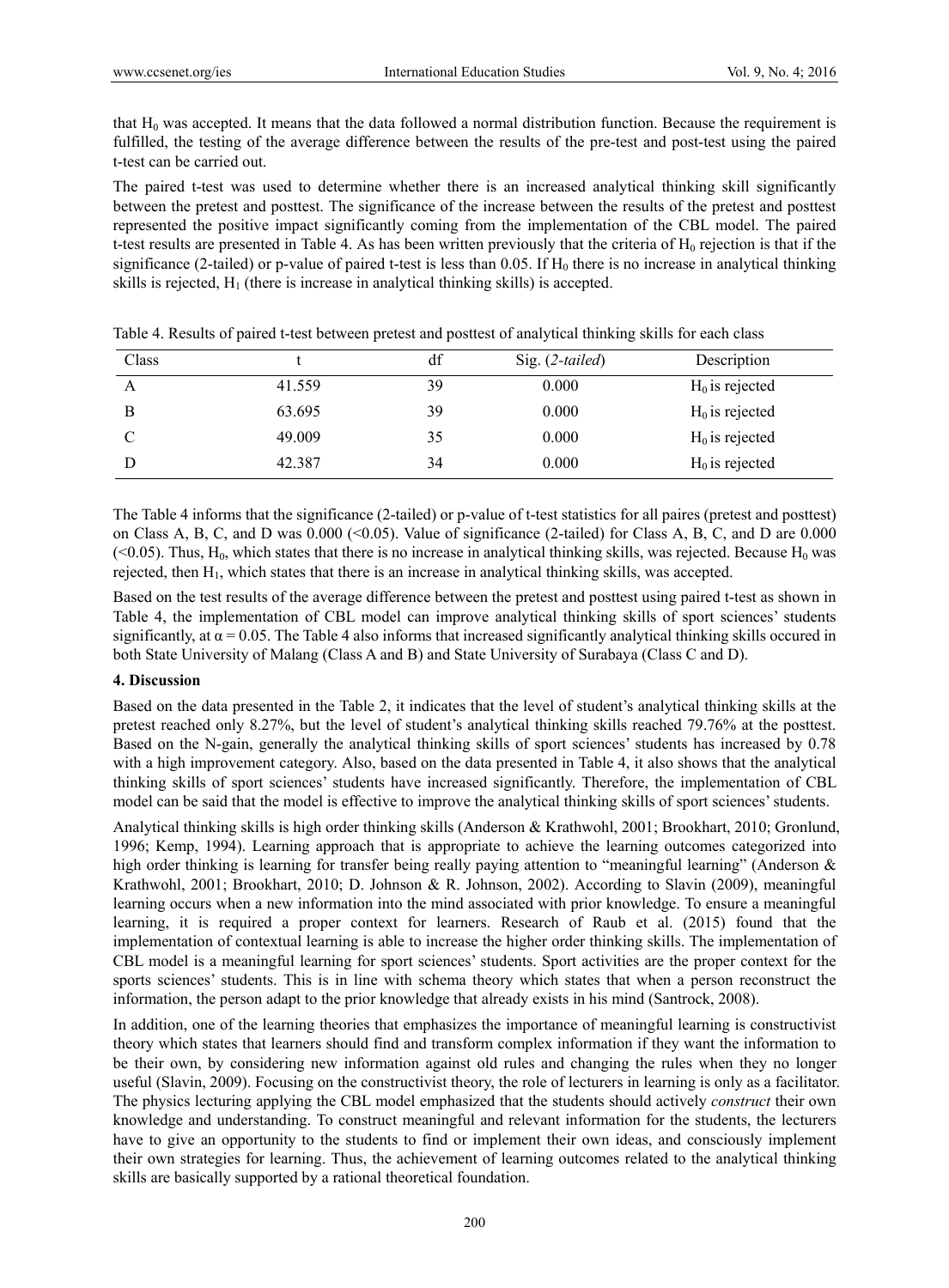If it is considered the pretest data presented in the Table 2, it can be said that the analytical thinking skills of sport sciences' students was still very low with the percentage of 8.27. Achievement of the value is still below the minimum limit of mastery (65.00%). If the data of pretest result was seen (presented in the Table 2), all the aspects of analytical thinking skills were still classified in the category of unmastered. The results were in line with the results of pilot project that have been conducted before (Sudibyo et al., 2013), which also shows that the analytical thinking skills of sport sciences' students was still relatively very low with the percentage of 3.24. This phenomenon is one of causes of the low number of students' research associated with motion analysis. Research of Sudibyo et al. (2012) showed that Unesa sport sciences' students who conduct research related to motion analysis is still very low in terms of quality, which is only amounted to 5.02. This is certainly very contradiction with the goal of education for graduate candidates of sport science, which is prepared to be a sports scientist (researcher in sports), especially as an analyst in the sports (Allyn 2010; Commission for Sport Science Discipline, 2000).

Based on the data presented in the Table 2 also depicts that generally the analytical thinking skills of sport sciences' students has increased by 71.49, from 8.27 to 79.76. When used the normalized increase (N-gain), the increase in analytical thinking skills of the sport sciences' students was equal to 0.78. According to Hake (1999), in general the increase has been classified in the high category. The data of analytical thinking skills improvement according to Hake (1999) was also in accordance with the results of statistical analysis using paired t-test (Wibisono, 2009). Based on the test results of the average difference between the pretest and posttest using paired t-test as shown in the Table 4, it was found that the implementation of the CBL model can improve the analytical thinking skills of sports sciences' students significantly, at  $\alpha$ = 0.05. Thus, based on the improvement of students' analytical thinking skills, it can be said the CBL model was effective. The result is in line with research of Ng and Nguyen (2006). It shows that learning through the context is able to develop critical thinking skills and problem solving. According Facione (1990), the analytical thinking is one of critical thinking skills dimensions.

Moreover, there is one finding that was a positive aspect, namely the increase of analytical thinking skills carried out at the four classes, namely Class A, B, C, and D. The Class A and B were the participant coming from State University of Malang, where as the Class C and D were from State University of Surabaya. This indicates that the CBL model was consistently able to be implemented in the two state universities in East Java and also showed effective results to improve the analytical thinking skills of sports sciences' students.

## **5. Conclusion and Recommendations**

## *5.1 Conclusion*

Based on the above results there are several conclusions can be drawn such as:

- 1) The Physics Learning Model in Sports Context (CBL model) is able to improve effectively the analytical thinking skills of sports sciences' students. The improvement of analytical thinking skills has increased with N-gain of 0.78 categorized into high level category.
- 2) Based on the results of paired t-test showed that the analytical thinking skills of sport sciences' students has increased significantly with  $\alpha = 0.05$  after they got a learning that implements the Physics Learning Model in Sports Context (CBL model).

## *5.2 Recommendations*

In consideration on the findings above, the suggestions can be proposed by the researchers such as:

- 1) This study was carried out only in two state universities in East Java, namely State University of Malang and State University of Surabaya. Therefore, to examine the consistance of the CBL model, it is necessary to conduct further research with more extensive participant.
- 2) The CBL model is needed to be implemented to other subjects, even students of other study programs.
- 3) Although the learning implemented the CBL model, the learning emphasized top-down approach, through sports analysis. On the other hand, it is also necessary to be developed physics reference containing physics topics systematically based on the science of physics. In contrast to the references of physics generally, physics learning material in the references should be specific to the sports sciences' students. This reference is required of students when they are in the examining phase (Phase 3) of CBL model.

## **References**

Ali, M. (2010). *Methodology and Application of Education research*. Bandung: The Main Scholarly Literature.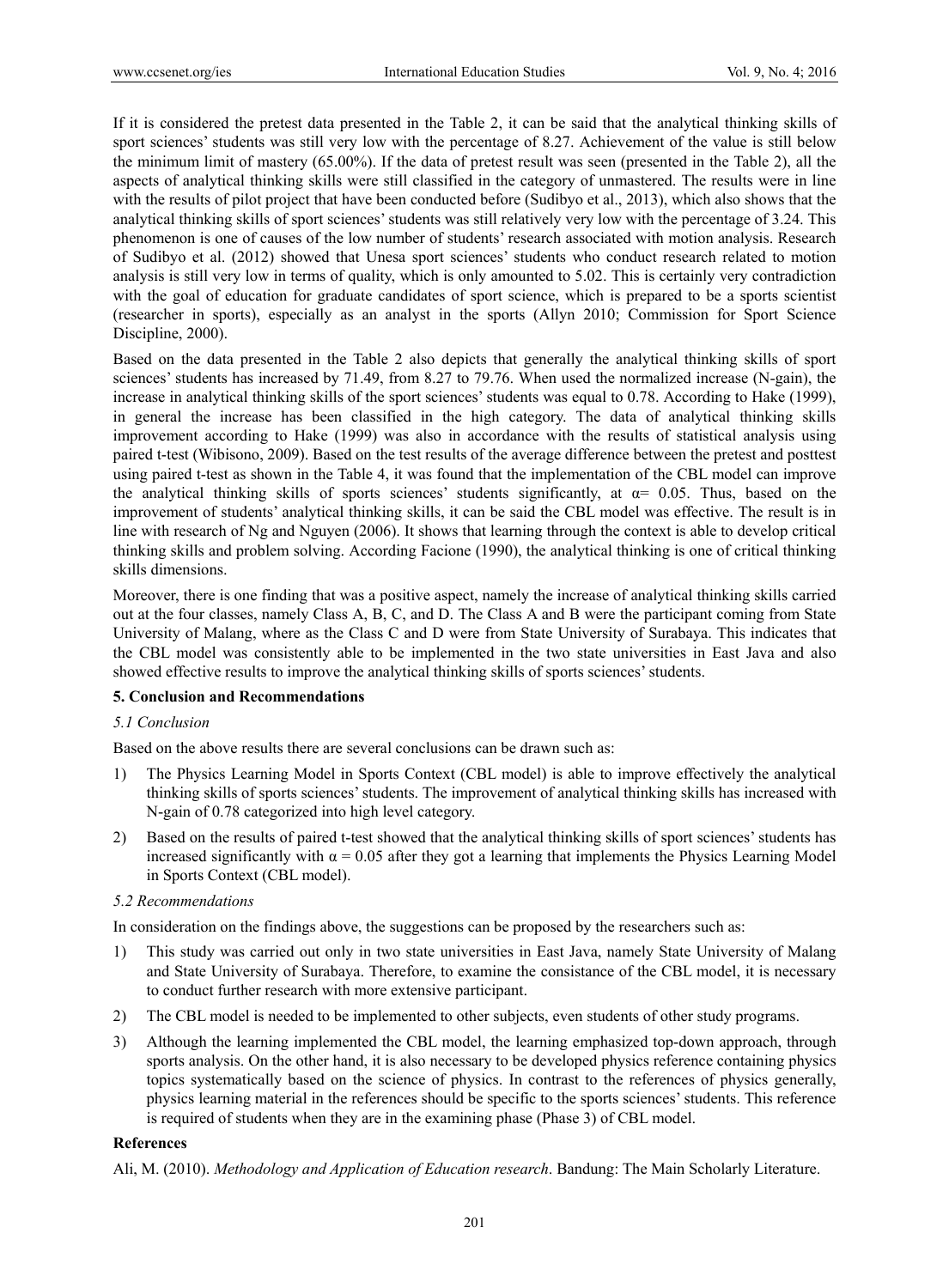- Allyn, D. A. (2010). Capstone Project: Student Learner Outcomes. *Symposium on Teaching Biomechanics*. University of Wisconsin-River Falls (UWRF).
- Anderson, L. W., & Krathwohl, D. R. (2001). *A Taxonomy for Learning, Teaching, and Assessing: A Revision of Bloom's Taxonomy of Educational Objectives*. New York: Longman.
- Arends, R. I. (2012). *Learning to Teach* (9th ed.). New York: McGraw-Hill.
- Arikunto, S. (2010). *Research Procedure, a Practice Approach*. Jakarta: Create of Rineka.
- Brookhart, S. M. (2010). *How to Assess Higher-Order Thinking Skills in Your Classroom*. Alexandria: ASCD.
- Commission for Discipline of Sport Science. (2000). *Sport Science and the Development*. Jakarta: Ministry of National Education.
- Eggen, P., & Kauchak, D. (2012). *Strategies and Models for Teachers: Teaching Content and Thinking Skills*  (6th ed.). Boston: Pearson Education.
- Erman. (2012). *Learning Biochemistry through Sports Problems Analysis to Improve Literacy of Sport-Biochemistry of Sport Sciences' Students* (Dissertation, University of Indonesian Education).
- Facione, P. A. (1990). *Critical Thinking: A Statement of Expert Consensus for Purposes of Educational Assessment and Instruction. Executive Summary "The Delphi Report."* California: California Academic Press.
- Fraenkel, J. R., & Wallen, N. E. (2003). *How to Design and Evaluate Research in Education* (5th ed.). New York: McGraw-Hill.
- Gronlund, N. E. (1996). *How to Write and Use Instructional Objectives* (5th ed.). New Jersey: Merrill.
- Guimaraes, A. C. S., & Hay, J. G. (1985). A Mechanical Analysis of the Grab Starting Technique in Swimming. *International Journal of Sport Biomechanics, 1*, 25-35.
- Gunter, M. A., Estes, T. H., & Mintz, S. L. (2010). *Instruction A Models Approach* (5th ed.). Boston: Pearson Education.
- Hake, R. R. (1999). *Analyzing Change/Gain Score. American Educational Association's Division D, Measurement and Research Methodology.*
- Hake, R. R. (2002). *Relationship of Individual Student Normalized Learning Gains in Mechanics with Gender, High-School Physics, and Pretest Scores on Mathematics and Spatial Visualization*.
- Hay, J. G. (1993). *The Biomechanics of Sports Techniques* (4th ed.). New Jersey: Prentice Hall.
- Huston, R. L. (1999). What I Learned in 25 Years of Teaching Introductory Biomechanics. *Int. J. Engng Ed., 15*(4), 240-242,.
- Johnson, D. W., & Johnson, R. T. (2002). *Meaningful Assessment, A Manageable and Cooperative Process*. Boston: Allyn and Bacon.
- Joyce, B., Weil, M., & Calhoun, E. (2011). *Models of Teaching* (8th ed.). New Jersey: Pearson Education.
- Kadlowec, J. A., & Navvab, A. (2012). Using Sports in Engineering to Teach Mechanics of Materials. *Global Journal of Engineering Education, 14*(1).
- Kemp, J. E., Morrison, G. R., & Ross, S. M. (1994). *Designing Effective Instruction*. New York: Macmillan College Publishing Company, Inc.
- McCullough, L. (2004). Gender, Context, and Physics Assessment. *Journal of International Women's Studies, 5*(4).
- Mroczkowski, A. (2009). The Use of Biomechanics in Teaching Aikido. *Human Movement, 10*(1), 31-34. http://dx.doi.org/10.2478/v10038-009-0002-6
- Mroczkowski, A. (2012). *Using the Knowledge of Biomechanics in Teaching Aikido* (Chapter 3, Licensee InTech). http://dx.doi.org/10.5772/49955
- Ng, W., & Nguyen, V. T. (2006). Investigating the Integration of Everyday Phenomena and Practical Work in Physics Teaching in Vietnamese High Schools. *International Education Journal, 7*(1), 36-50.
- Potter, N. M., & Overton, T. L. (2006). Chemistry in Sport: Context-Based e-Learning in Chemistry. *Chemistry Education Research and Practice, 7*(3), 195-202. http://dx.doi.org/10.1039/B6RP90008A
- Raub, L. A., Shukor, N. A., Arshad, M. Y., & Rosli, M. S. (2015). An Integrated Model to Implement Contextual